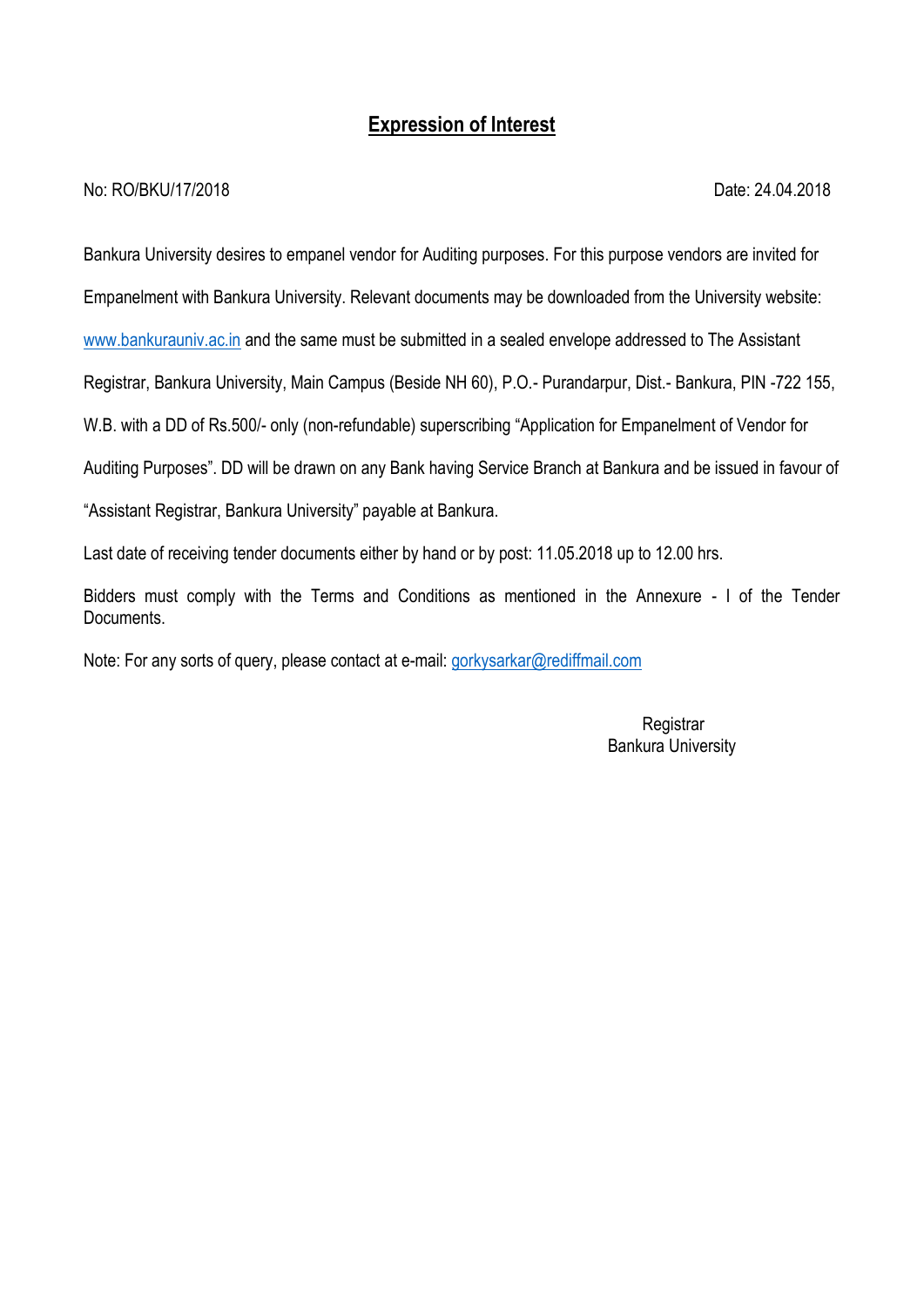## **Annexure – I**

## **Sub: Empanelment of Vendors for Auditing at Bankura University**

1. Bankura University invites Expression of Interest for "Empanelment of Vendors for auditing purposes" on prescribed Format from reputed Vendors in India, to Bankura University. This empanelment will be valid initially up to one (01) year from the date of final approval of the empanelled list and it may be further extendable with written request from the vendors, at the sole discretion of the Hon'ble Vice Chancellor. Interested vendors may submit the applications along with one copy each of the requisite documents to the **Assistant Registrar, Bankura University, Administrative Building, Main Campus (Beside NH 60), P.O.- Purandarpur, Bankura – 722 155, West Bengal.**

Last Date for Submission of Applications: 11.05.2018 up to 12.00 hrs.

2. Instructions for applicants, detailed terms and conditions, application proforma are as follows:

### **Instructions for applicants:**

- 2.1. Incomplete and conditional applications will not be considered.
- 2.2. At any given point of time, if any of the documents furnished by the vendors is found to be false, it would be deemed to be a breach of terms of contract making the farm concerned liable for legal action besides termination of empanelment.
- 2.3. Interested vendors should submit application form in sealed envelopes superscribing "Application for Empanelment of vendor for auditing purposes".
- 2.4. The application should be signed by an authorised signatory of the vendor(s) bearing his/ her full name and status, along with official seal of the firm.
- 2.5. Strict discipline is expected to be maintained with respect to application for empanelment. No canvassing or repeated communication should be made. Failing to maintain this discipline, the applicants are liable to be black-listed by the university.
- 2.6. The received application(s) after the due date and time will not be considered.
- 2.7. The applications will be scrutinised and shortlisted for empanelment by the Accounts Officer I & II. The shortlisted vendor(s) will be informed by e-mail and/ or by regular post for further procedure, as required.

 The short-listed vendor(s) for empanelment are required to agree to work as per the University's "Terms & Conditions for Auditing" as stipulated hereunder.

2.8. Vendors must have experience at reputed institutes/universities/firms for at least two years. Applications must be accompanied by IT/ Professional Tax certificate.

## **3.0. The empanelment for auditing purposes will be governed by the following "Terms and Conditions".**

- 3.1. General
- 3.1.1. The Hon'ble Vice Chancellor of Bankura University reserves the right to approve or reject any or all the vendors, whose decision will be final in all cases in respect of acceptance/ rejection/ arbitration.
- 3.1.2. It is not binding on Bankura University to place the work order to the approved vendor.